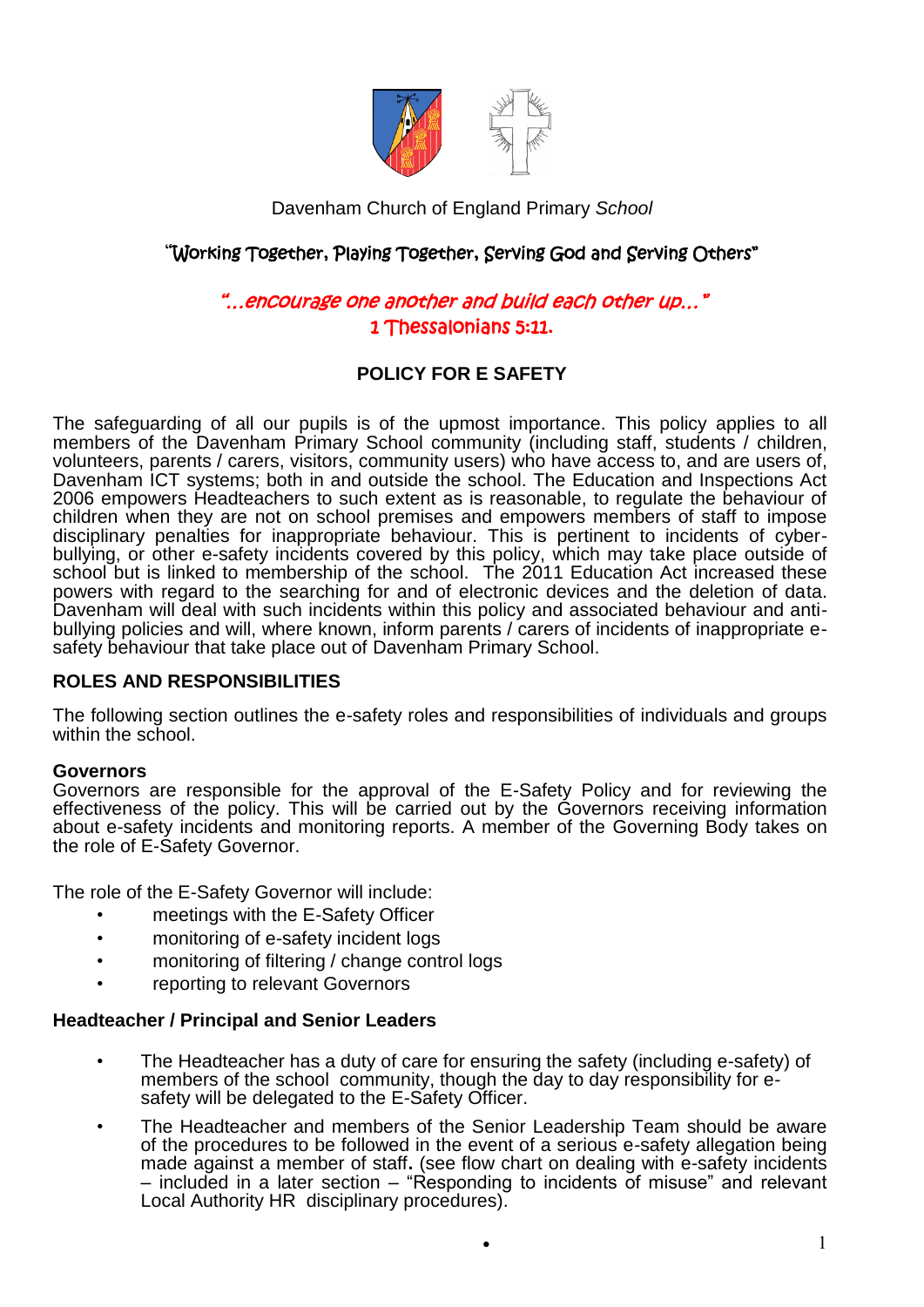*•* The Headteacher and Senior Leaders are responsible for ensuring that the E-Safety Officer and other relevant staff receive suitable training to enable them to carry out their e-safety roles and to train other colleagues, as relevant.

# **The E Safety Officer is responsible for:**

- the day to day responsibility for e-safety issues and has a leading role in establishing and reviewing the school e-safety policies / documents
- ensuring that all staff are aware of the procedures that need to be followed in the event of an e-safety incident taking place
- providing training and advice for staff
- liaising with the Local Authority / relevant body
- liaising with technical staff
- receiving reports of e-safety incidents and creates a log of incidents to inform future e-safety developments
- meeting with the E-Safety Governor to discuss current issues, review incident logs and filtering / change control logs
- reporting to the Senior Leadership Team as necessary.

## **Network Manager / Technical staff are responsible for ensuring that:**

- **•** the school's technical infrastructure is secure and is not open to misuse or malicious attack
- school meets required e-safety technical requirements and any Local Authority / other relevant body E-Safety Policy / Guidance that may apply.
- users only access the networks and devices through a properly enforced password protection policy.
- *•* filtering is applied and updated on a regular basis and that its implementation is not the sole responsibility of any single person
- they keep up to date with e-safety technical information in order to effectively carry out their e-safety role and to inform and update others as relevant
- the use of the network / internet / remote access / email is regularly monitored in order that any misuse or attempted misuse can be reported to the Headteacher or E-Safety Coordinator for investigation / action / sanction.
- monitoring software is implemented and updated

# **Teaching Staff are responsible for ensuring that:**

- they have an up to date awareness of e-safety matters and of the current school e-safety policy and practices
- they have read, understood and signed the Staff Acceptable Use Policy / Agreement (AUP)
- they report any suspected misuse or problem to the Headteacher; E-Safety Coordinator for investigation / action / sanction
- all digital communications with students / children / parents / carers is on a professional level and only carried out using official school systems
- e-safety issues are embedded in all aspects of the curriculum and other activities where appropriate
- children understand and follow the e-safety and acceptable use policies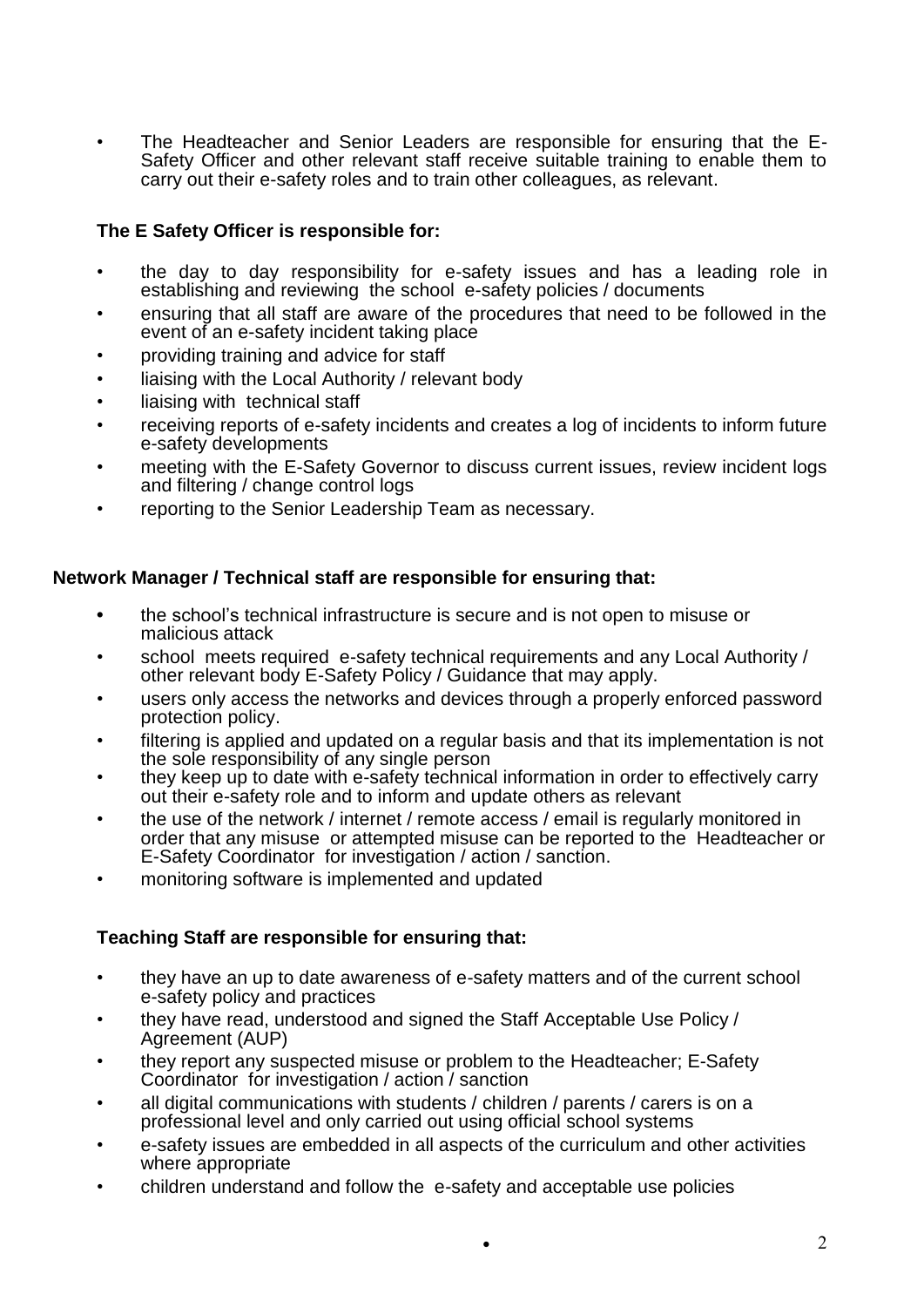- they monitor the use of digital technologies, mobile devices, cameras etc. in lessons and other school activities (where allowed) and implement current policies with regard to these devices
- in lessons where internet use is pre-planned children should be quided to sites checked as suitable for their use and that processes are in place for dealing with any unsuitable material that is found in internet searches

**The Child Protection / Safeguarding Designated Person should** be trained in e-safety issues and be aware of the potential for serious child protection / safeguarding issues to arise from:

- sharing of personal data
- access to illegal / inappropriate materials
- inappropriate on-line contact with adults / strangers
- potential or actual incidents of grooming
- cyber-bullying

#### **Children are responsible for:**

- using the school digital technology systems in accordance with the Pupil Acceptable Use Agreement
- understanding the importance of reporting abuse, misuse or access to inappropriate materials and are taught how to do so
- knowing about and understanding how to use mobile devices and digital cameras safely, including the taking / use of images and what is meant by cyber-bullying
- understanding the importance of adopting good e-safety practice when using digital technologies out of school and realise that the Davenham Primary School 's E-Safety Policy covers their actions out of school, if it is related to their membership of the school

### **Parents / Carers**

Parents / carers play a crucial role in ensuring that their children understand the need to use the internet / mobile devices in an appropriate way. Davenham will take every opportunity to help parents understand these issues through parents' evenings, newsletters, letters, website and information about national / local e-safety campaigns / literature. Parents and carers will be encouraged to support the school in promoting good e-safety practice and to follow guidelines on the appropriate use of:

- **•** digital and video images taken at Davenham Primary School events
- access to parents' sections of the website and on-line student / pupil records
- their children's personal devices in the Davenham Primary School / (where this is allowed)

**Policy Statements**

**Education – children**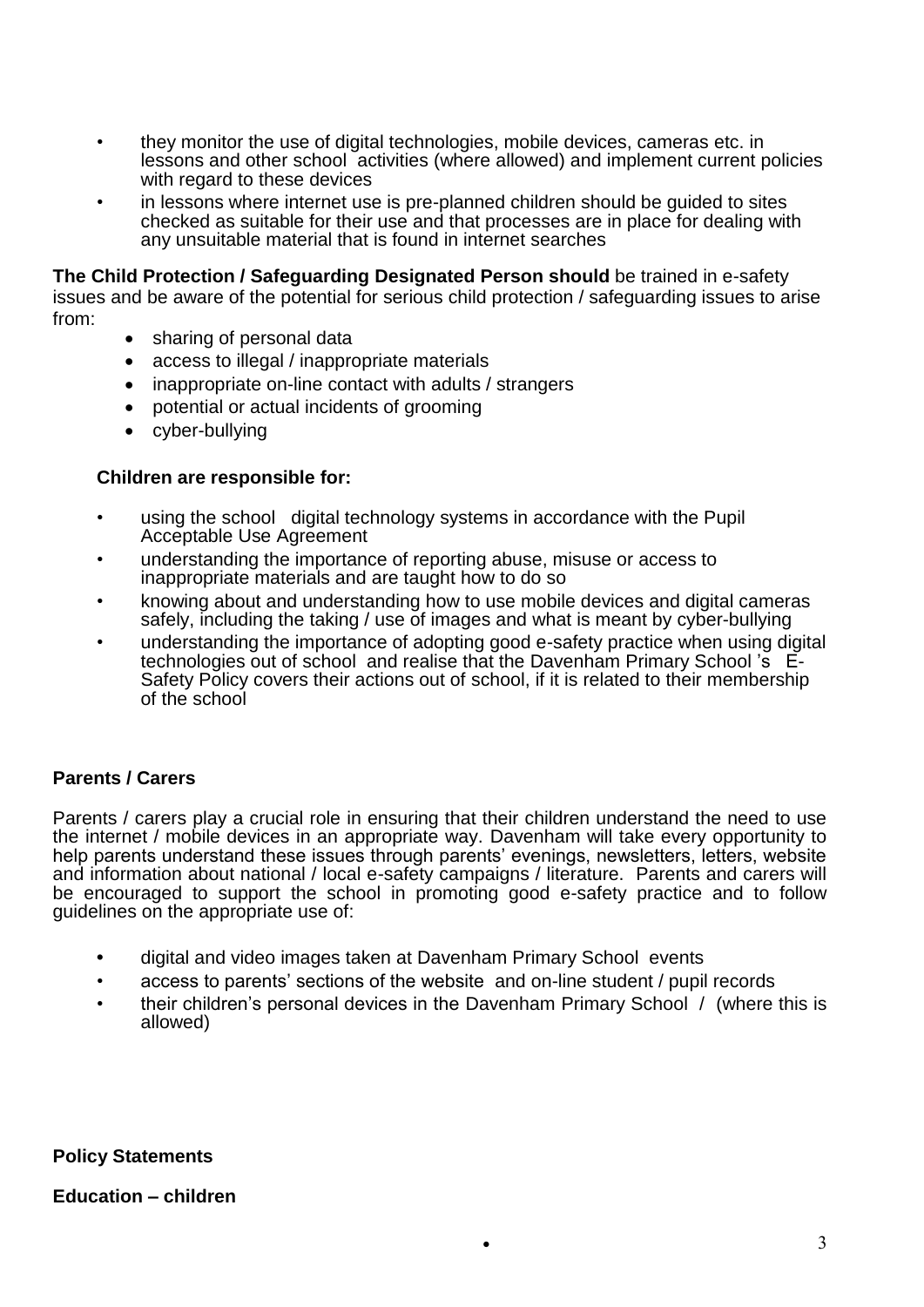Whilst regulation and technical solutions are very important, their use must be balanced by educating children to take a responsible approach. The education of children in e-safety is therefore an essential part of Davenham's e-safety provision. Children and young people need the help and support of the school to recognise and avoid e-safety risks and build their resilience.

E-safety should be a focus in all areas of the curriculum and staff should reinforce e-safety messages across the curriculum. The e-safety curriculum should be broad, relevant and provide progression, with opportunities for creative activities and will be provided in the following ways:

- a planned e-safety curriculum should be provided as part of Computing
- key e-safety messages should be reinforced as part of a planned programme of assemblies
- children should be taught in all lessons to be critically aware of the materials / content they access on-line and be guided to validate the accuracy of information.
- children should be taught to acknowledge the source of information used and to respect copyright when using material accessed on the internet
- children should be helped to understand the need for the Pupil Acceptable Use Agreement and encouraged to adopt safe and responsible use within and outside school
- staff should act as good role models in their use of digital technologies, the internet and mobile devices
- in lessons where internet use is pre-planned, it is best practice that children should be guided to sites checked as suitable for their use and that processes are in place for dealing with any unsuitable material that is found in internet searches.
- it is accepted that from time to time, for good educational reasons, students may need to research topics (e.g. racism, drugs, discrimination) that would normally result in internet searches being blocked. In such a situation, staff can request that the Technical Staff (or other relevant designated person) can temporarily remove those sites from the filtered list for the period of study. Any request to do so, should be auditable, with clear reasons for the need.

# **Education – parents / carers**

Many parents and carers have only a limited understanding of e-safety risks and issues, yet they play an essential role in the education of their children and in the monitoring / regulation of the children's on-line behaviours. Parents may underestimate how often children and young people come across potentially harmful and inappropriate material on the internet and may be unsure about how to respond.

Davenham will therefore seek to provide information and awareness to parents and carers through:

- curriculum activities
- web site
- parents evenings
- high profile events / campaigns e.g. Safer Internet Day
- reference to the relevant web sites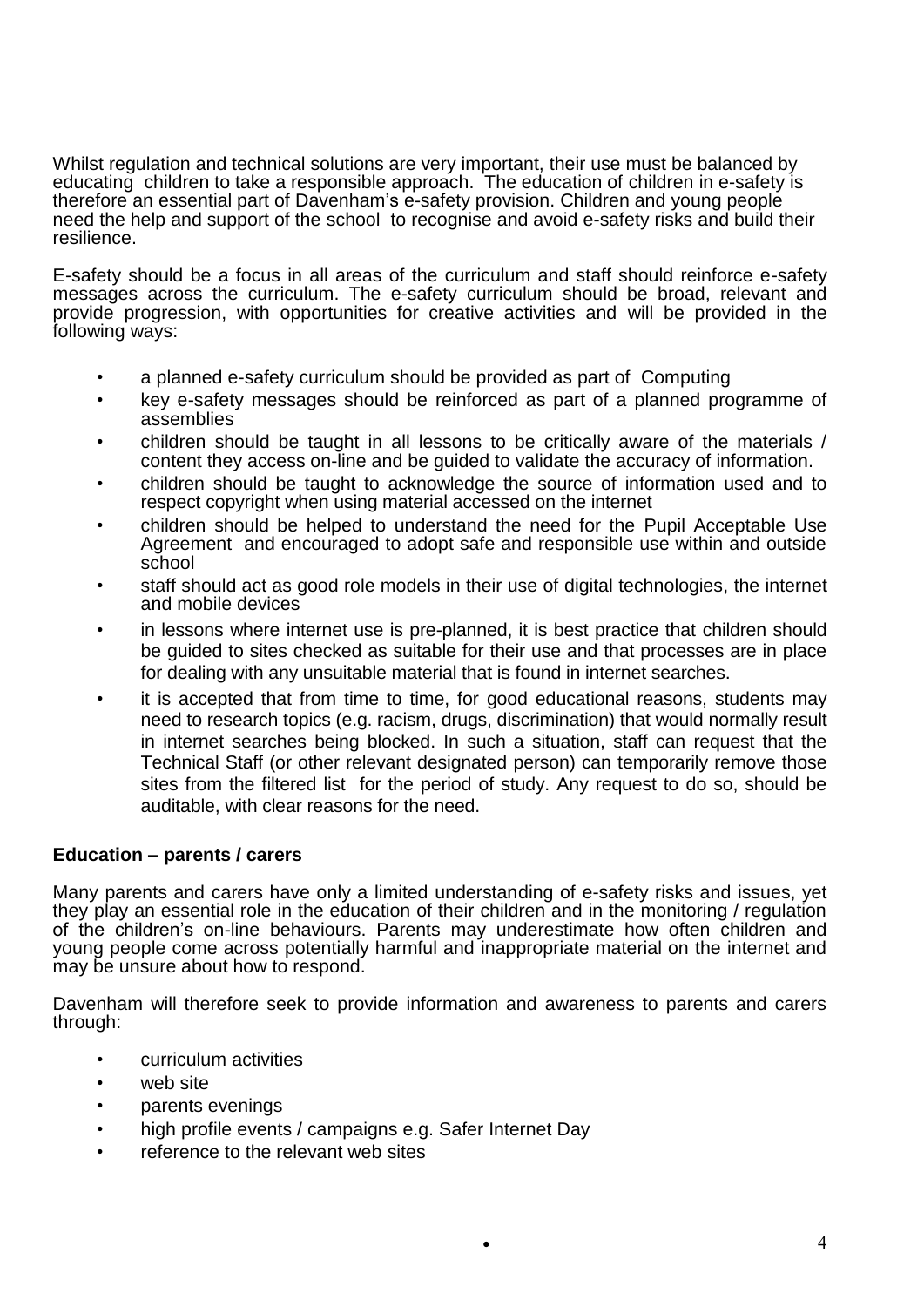# **Education – The Wider Community**

Davenham will provide opportunities for local community groups / members of the community to gain from the Davenham Primary School 's / e-safety knowledge and experience. This may be offered through the following:

- providing family learning courses in use of new digital technologies, digital literacy and e-safety
- E-Safety messages targeted towards grandparents and other relatives as well as parents.
- Davenham Primary School website will provide e-safety information for the wider community
- supporting community groups e.g. Early Years Settings, Childminders, youth / sports / voluntary groups to enhance their e-safety provision

# **Education & Training – Staff / Volunteers**

It is essential that all staff receive e-safety training and understand their responsibilities, as outlined in this policy. Training will be offered as follows:

- the E-Safety Officer will receive regular updates through attendance at external training events.
- this E-Safety policy and its updates will be presented to and discussed by staff in staff / team meetings.
- the E-Safety Officer will provide advice / quidance / training to individuals as required.

# **Training – Governors**

Governors should take part in e-safety training / awareness sessions, with particular importance for those who are members of any group involved in technology / e-safety / health and safety / child protection. This may be offered in a number of ways:

- attendance at training provided by the Local Authority / National Governors association / or other relevant organisation.
- participation in training / information sessions for staff or parents

# **Technical – infrastructure / equipment, filtering and monitoring**

We will ensure that the school infrastructure / network is as safe and secure as is reasonably possible and that policies and procedures approved within this policy are implemented. It will also need to ensure that the relevant people named in the above sections will be effective in carrying out their e-safety responsibilities:

- **•** Davenham technical systems will be managed in ways that ensure that the Davenham will meet recommended technical requirements
- There will be reviews and audits of the safety and security of school technical systems.
- Servers, wireless systems and cabling must be securely located and access restricted
- All users will have clearly defined access rights to Davenham Primary School 's technical systems and devices.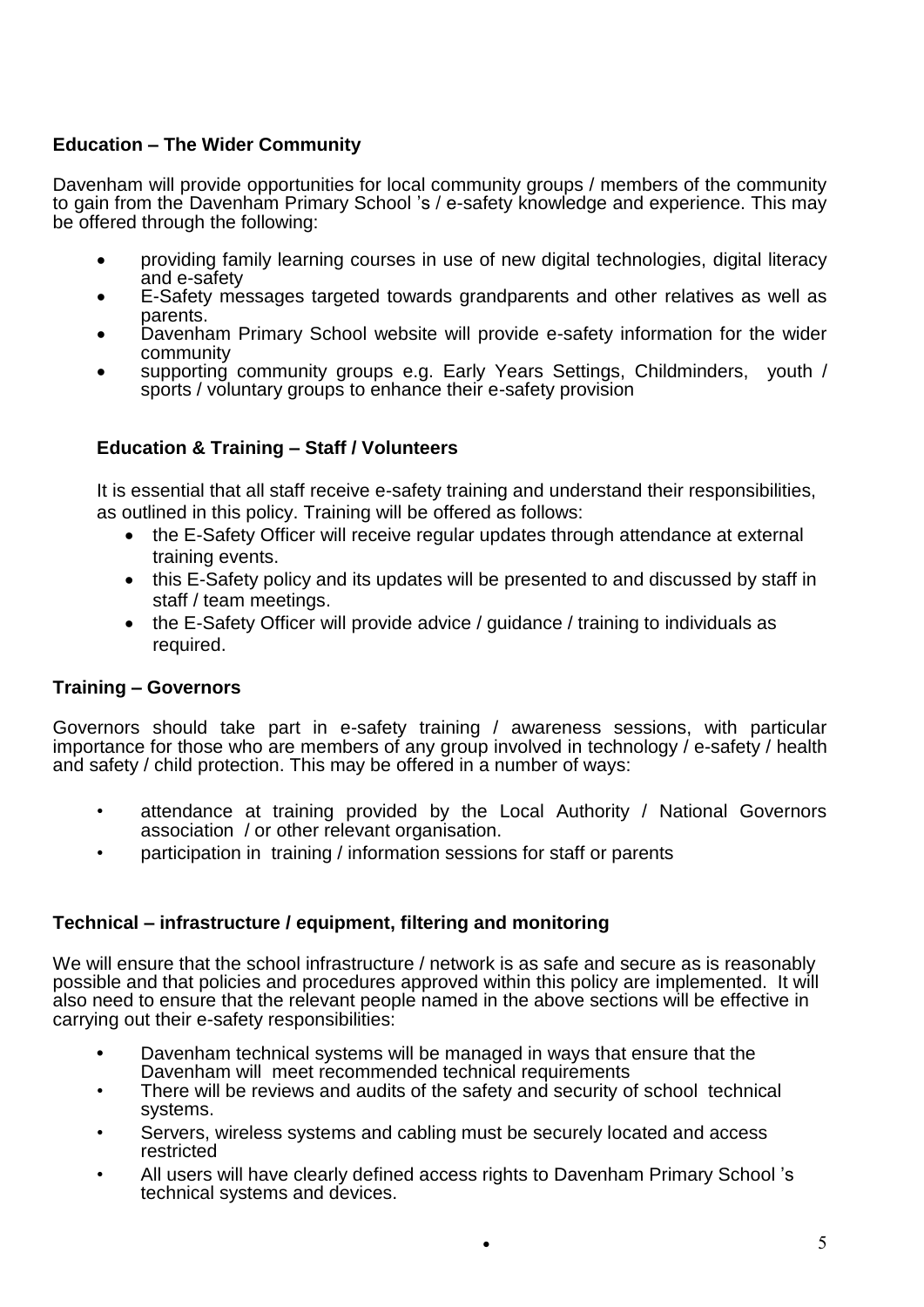- All users at KS2 will be provided with a username and secure password by Mr Ashworth who will keep an up to date record of users and their usernames*.* Users are responsible for the security of their username and password.
- The "master / administrator" passwords for the Davenham ICT system, used by the Network Manager (or other person) must also be available to the Headteacher
- *•* Internet access is filtered for all users**.** Illegal content (child sexual abuse images) is filtered by the broadband or filtering provider by actively employing the Internet Watch Foundation CAIC list. Content lists are regularly updated and internet use is logged and monitored.
- *•* Appropriate security measures are in place to protect the servers, firewalls, routers, wireless systems, work stations, mobile devices etc. from accidental or malicious attempts which might threaten the security of the school systems and data. The school infrastructure and individual workstations are protected by up to date virus software.

# **Use of digital and video images**

The development of digital imaging technologies has created significant benefits to learning, allowing staff and children instant use of images that they have recorded themselves or downloaded from the internet. However, staff, parents / carers and children need to be aware of the risks associated with publishing digital images on the internet. Such images may provide avenues for cyberbullying to take place. Digital images may remain available on the internet forever and may cause harm or embarrassment to individuals in the short or longer term. It is common for employers to carry out internet searches for information about potential and existing employees. The school will inform and educate users about these risks and will implement policies to reduce the likelihood of the potential for harm:

- **•** When using digital images, staff should inform and educate children about the risks associated with the taking, use, sharing, publication and distribution of images. In particular they should recognise the risks attached to publishing their own images on the internet e.g. on social networking sites.
- In accordance with quidance from the Information Commissioner's Office, parents / carers are welcome to take videos and digital images of their children at school events for their own personal use (as such use in not covered by the Data Protection Act). To respect everyone's privacy and in some cases protection, these images should not be published / made publicly available on social networking sites, nor should parents / carers comment on any activities involving other children in the digital / video images.
- Staff and volunteers are allowed to take digital / video images to support educational aims, but must follow school policies concerning the sharing, distribution and publication of those images. Those images should only be taken on school equipment.
- Care should be taken when taking digital / video images that children are appropriately dressed and are not participating in activities that might bring the individuals or the school into disrepute.
- Children must not take, use, share, publish or distribute images of others without their permission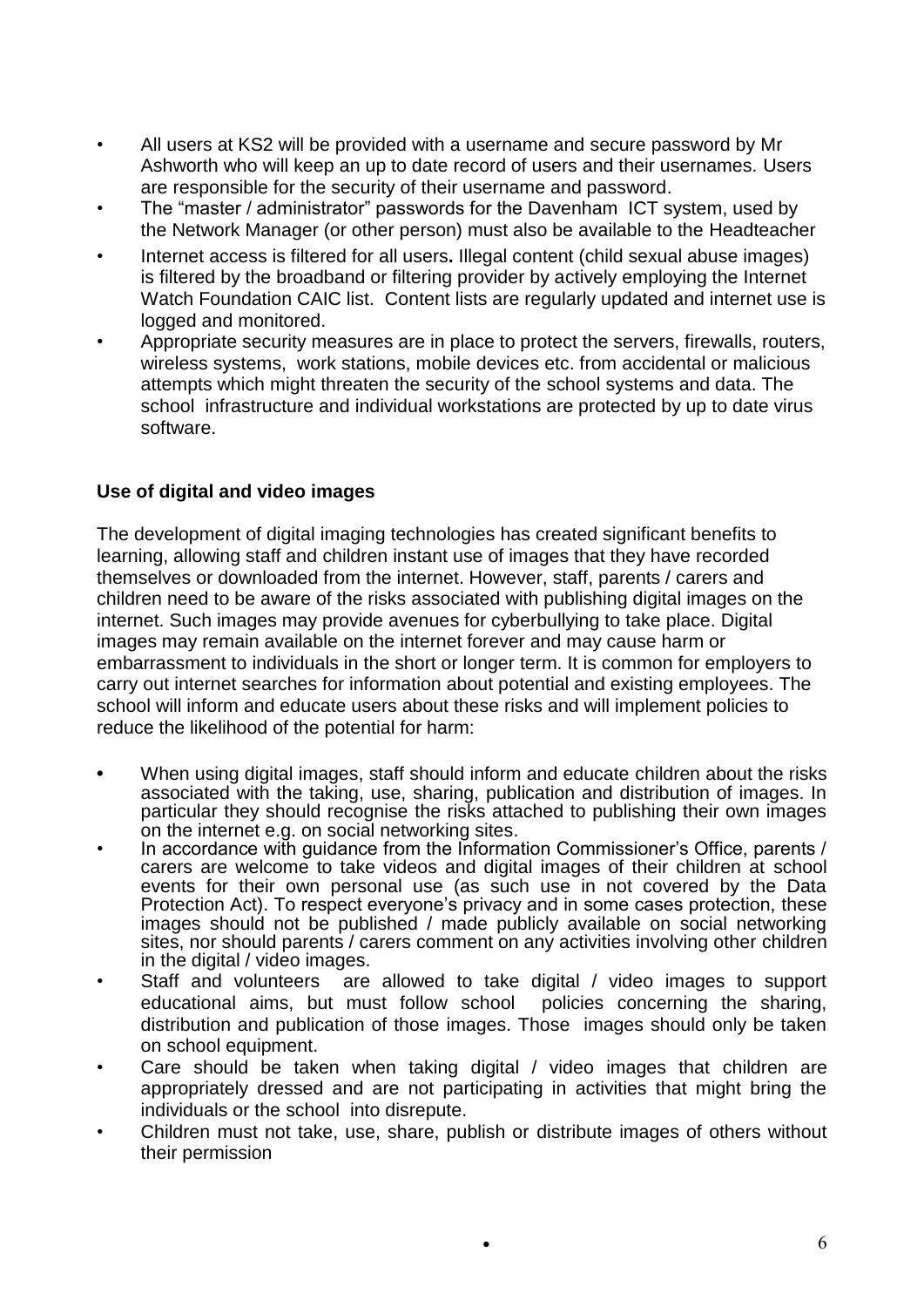- Photographs published on the website, or elsewhere that include children will be selected carefully and will comply with good practice guidance on the use of such images.
- Written permission from parents or carers will be obtained before photographs of children are published.

Davenham follows the regulations set out by GDPR (please refer to associated policy) and will ensure that:

- It will hold the minimum personal data necessary to enable it to perform its function and it will not hold it for longer than necessary for the purposes it was collected for.
- Every effort will be made to ensure that data held is accurate, up to date and that inaccuracies are corrected without unnecessary delay.
- All personal data will be fairly obtained in accordance with the "Privacy Notice" and lawfully processed in accordance with the "Conditions for Processing".
- It has a Data Protection Policy
- It has clear and understood arrangements for the security, storage and transfer of personal data
- There are clear and understood policies and routines for the deletion and disposal of data
- There is a policy for reporting, logging, managing and recovering from information risk incidents
- There are clear policies about the use of cloud storage / cloud computing which ensure that such data storage meets the requirements laid down by the Information Commissioner's Office.

Staff must ensure that they:

- At all times take care to ensure the safe keeping of personal data, minimising the risk of its loss or misuse.
- Use personal data only on secure password protected computers and other devices, ensuring that they are properly "logged-off" at the end of any session in which they are using personal data.
- Transfer data using encryption and secure password protected devices.

When personal data is stored on any portable computer system, memory stick or any other removable media:

- **•** the data must be encrypted and password protected
- **•** the device must be password protected
- **•** the data must be securely deleted from the device, in line with Davenham Primary School policy once it has been transferred or its use is complete

### **Communications**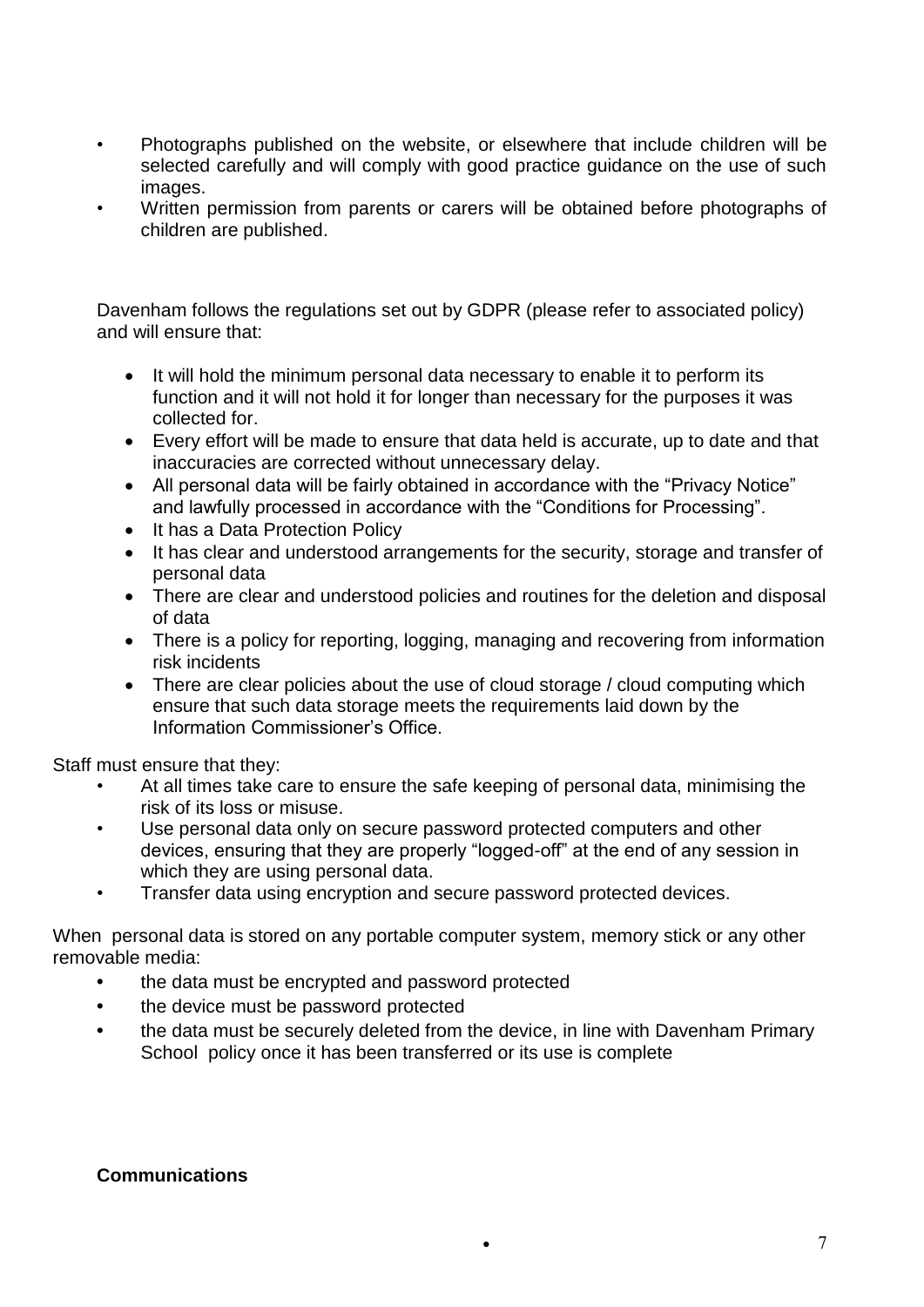A wide range of rapidly developing communications technologies has the potential to enhance learning. The following table shows how the school currently considers the benefit of using these technologies for education outweighs their risks / disadvantages:

|                                                                                                                | Staff & other<br>adults |                          | Students / Children        |             |         |                          |                               |             |
|----------------------------------------------------------------------------------------------------------------|-------------------------|--------------------------|----------------------------|-------------|---------|--------------------------|-------------------------------|-------------|
| <b>Communication Technologies</b>                                                                              | Allowed                 | Allowed at certain times | Allowed for selected staff | Not allowed | Allowed | Allowed at certain times | Allowed with staff permission | Not allowed |
| Mobile phones may be brought to Davenham<br><b>Primary School</b>                                              | X                       |                          |                            |             |         | X                        |                               |             |
| Use of mobile phones in lessons                                                                                |                         |                          |                            | X           |         |                          |                               |             |
| Use of mobile phones in social time                                                                            | X                       |                          |                            | $\sf X$     |         |                          |                               |             |
| Taking photos on mobile phones / cameras                                                                       |                         |                          |                            | X           |         |                          |                               |             |
| Use of other mobile devices e.g. tablets,<br>gaming devices                                                    | X                       |                          |                            | X           |         |                          |                               |             |
| Use of personal email addresses in<br>Davenham Primary School, or on Davenham<br><b>Primary School network</b> |                         |                          |                            | X           |         |                          |                               |             |
| Use of Davenham Primary School email for<br>personal emails                                                    |                         |                          |                            | X           |         |                          |                               |             |
| Use of messaging apps                                                                                          | X                       |                          |                            | X           |         |                          |                               |             |
| Use of social media                                                                                            |                         |                          |                            | X           |         |                          |                               |             |
| Use of blogs                                                                                                   | Χ                       |                          |                            | X           |         |                          |                               |             |

When using communication technologies the Davenham Primary School considers the following as good practice:

- **•** The official school email service may be regarded as safe and secure and is monitored. Users should be aware that email communications are monitored. Staff and children should therefore use only the school / email service to communicate with others when in school , or on school systems (e.g. by remote access).
- Users must immediately report, to the nominated person in accordance with the school policy, the receipt of any communication that makes them feel uncomfortable, is offensive, discriminatory, threatening or bullying in nature and must not respond to any such communication.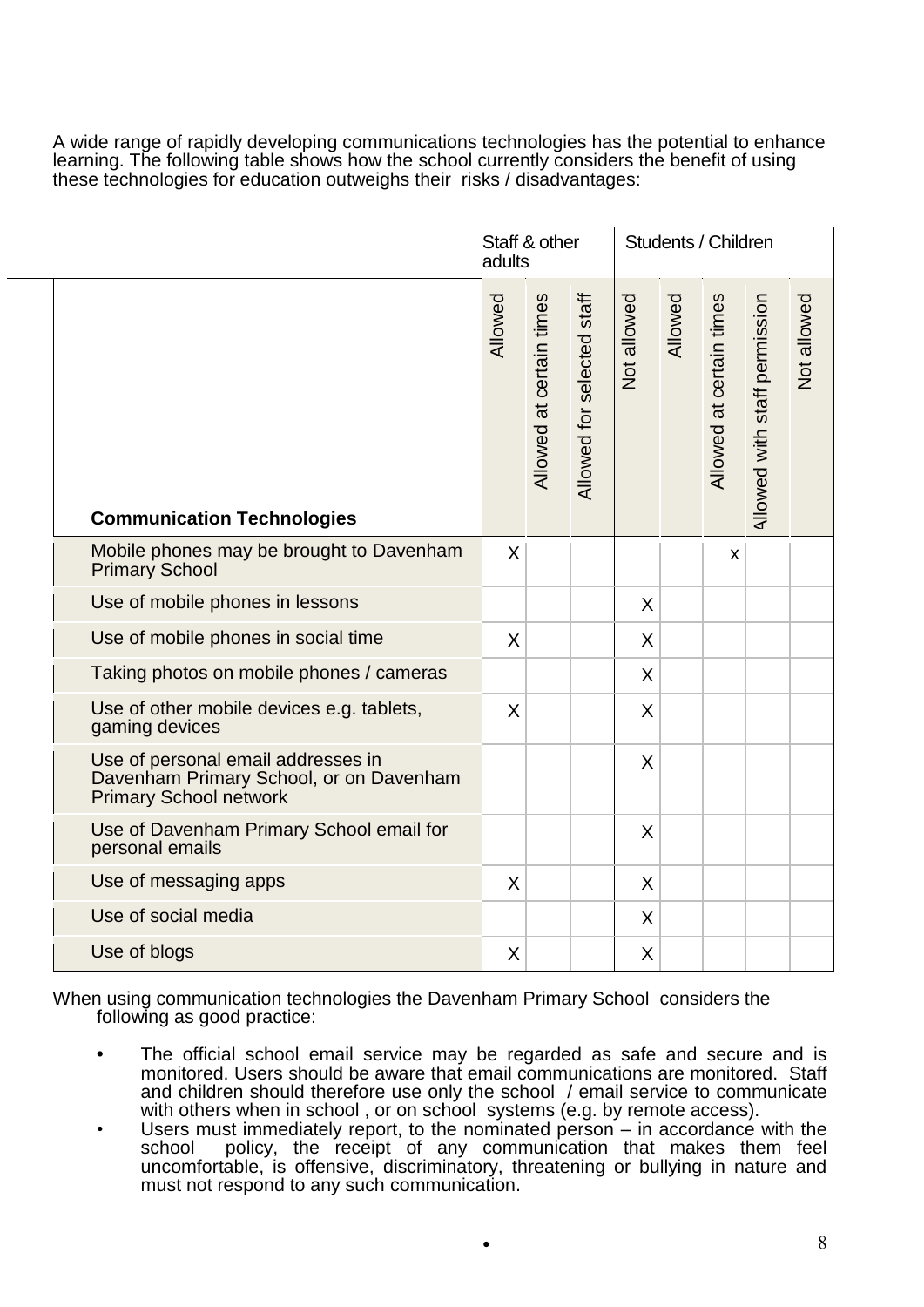- **•** Any digital communication between staff and children or parents / carers (email, chat, etc. must be professional in tone and content. These communications may only take place on official (monitored) school systems. Personal email addresses, text messaging or social media must not be used for these communications.
- Personal information should not be posted on the school website and only official email addresses should be used to identify members of staff.

### **Social Media - Protecting Professional Identity**

All staff at Davenham have a duty of care to provide a safe learning environment for children and staff. Davenham Primary School and local authorities could be held responsible, indirectly for acts of their employees in the course of their employment. Staff members who harass, cyberbully or discriminate may render the school or local authority liable to the injured party. Reasonable steps to prevent predictable harm must be in place.

The school provides the following measures to ensure reasonable steps are in place to minimize risk of harm to children, staff and the school through limiting access to personal information:

- Training to include: acceptable use; social media risks; checking of settings; data protection; reporting issues.
- Clear reporting guidance, including responsibilities, procedures and sanctions
- Risk assessment, including legal risk

School staff should ensure that:

- No reference should be made in social media to children, parents / carers or school staff
- They do not engage in online discussion on personal matters relating to members of the school community
- Personal opinions should not be attributed to the school or local authority
- Security settings on personal social media profiles are regularly checked to minimize risk of loss of personal information.

Davenham Primary School 's use of social media for professional purposes will be checked regularly by the e-safety committee to ensure compliance with the Social Media, Data Protection, Communications, Digital Image and Video Policies.

#### **Unsuitable / inappropriate activities**

The school believes that the activities referred to in the following section would be inappropriate in a school context and that users, as defined below, should not engage in these activities in Davenham Primary School or outside Davenham Primary School when using school equipment or systems. The school policy restricts usage as follows: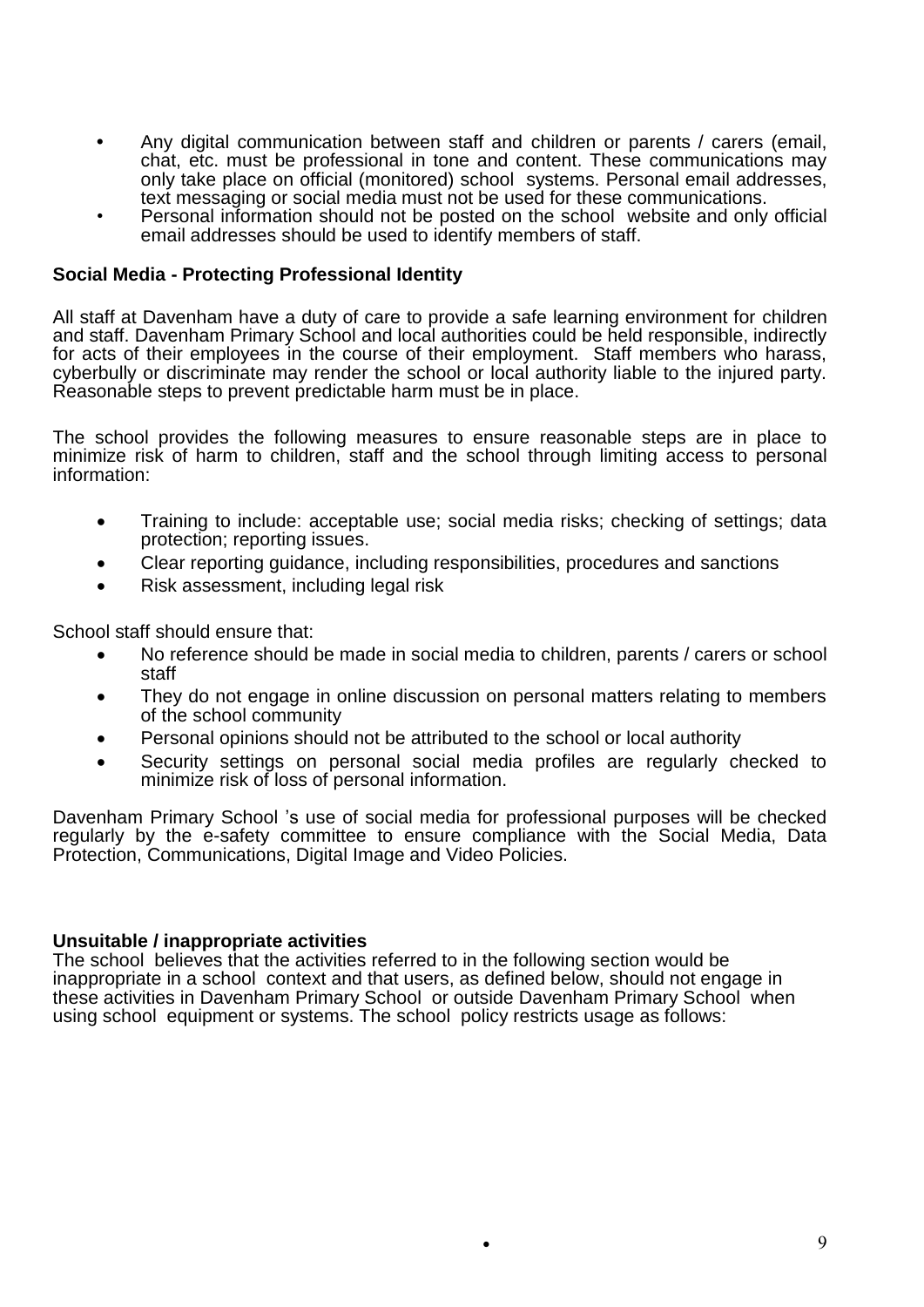| <b>User Actions</b>                                          |                                                                                                                                                                                                             | Acceptable | certain times<br>$\overline{a}$<br>Acceptable | Acceptable for nominated<br>users | Unacceptable | Unacceptable and illegal |
|--------------------------------------------------------------|-------------------------------------------------------------------------------------------------------------------------------------------------------------------------------------------------------------|------------|-----------------------------------------------|-----------------------------------|--------------|--------------------------|
| <b>Users shall</b><br>not visit<br><b>Internet</b><br>sites, | Child sexual abuse images - The making,<br>production or distribution of indecent<br>images of children. Contrary to The<br><b>Protection of Children Act 1978</b>                                          |            |                                               |                                   |              | X                        |
| make,<br>post,<br>download,<br>upload,                       | Grooming, incitement, arrangement or<br>facilitation of sexual acts against children<br><b>Contrary to the Sexual Offences Act 2003.</b>                                                                    |            |                                               |                                   |              | X                        |
| data<br>transfer,<br>communic<br>ate or pass<br>on,          | Possession of an extreme pornographic<br>image (grossly offensive, disgusting or<br>otherwise of an obscene character)<br><b>Contrary to the Criminal Justice and</b><br><b>Immigration Act 2008</b>        |            |                                               |                                   |              | X                        |
| material,<br>remarks,<br>proposals<br>or<br>comments         | criminally racist material in UK - to stir up<br>religious hatred (or hatred on the grounds<br>of sexual orientation) - contrary to the<br><b>Public Order Act 1986</b>                                     |            |                                               |                                   |              | X                        |
| that<br>contain or                                           | pornography                                                                                                                                                                                                 |            |                                               |                                   | X            |                          |
| relate to:                                                   | promotion of any kind of discrimination                                                                                                                                                                     |            |                                               |                                   | X            |                          |
|                                                              | threatening behaviour, including promotion<br>of physical violence or mental harm                                                                                                                           |            |                                               |                                   | X            |                          |
|                                                              | any other information which may be<br>offensive to colleagues or breaches the<br>integrity of the ethos of the Davenham<br><b>Primary School or brings Davenham</b><br><b>Primary School into disrepute</b> |            |                                               |                                   | X            |                          |
| <b>business</b>                                              | Using Davenham Primary School systems to run a private                                                                                                                                                      |            |                                               |                                   | X            |                          |
| <b>Davenham Primary School</b>                               | Using systems, applications, websites or other mechanisms<br>that bypass the filtering or other safeguards employed by                                                                                      |            |                                               |                                   | X            |                          |
| <b>Infringing copyright</b>                                  |                                                                                                                                                                                                             |            |                                               |                                   | $\sf X$      |                          |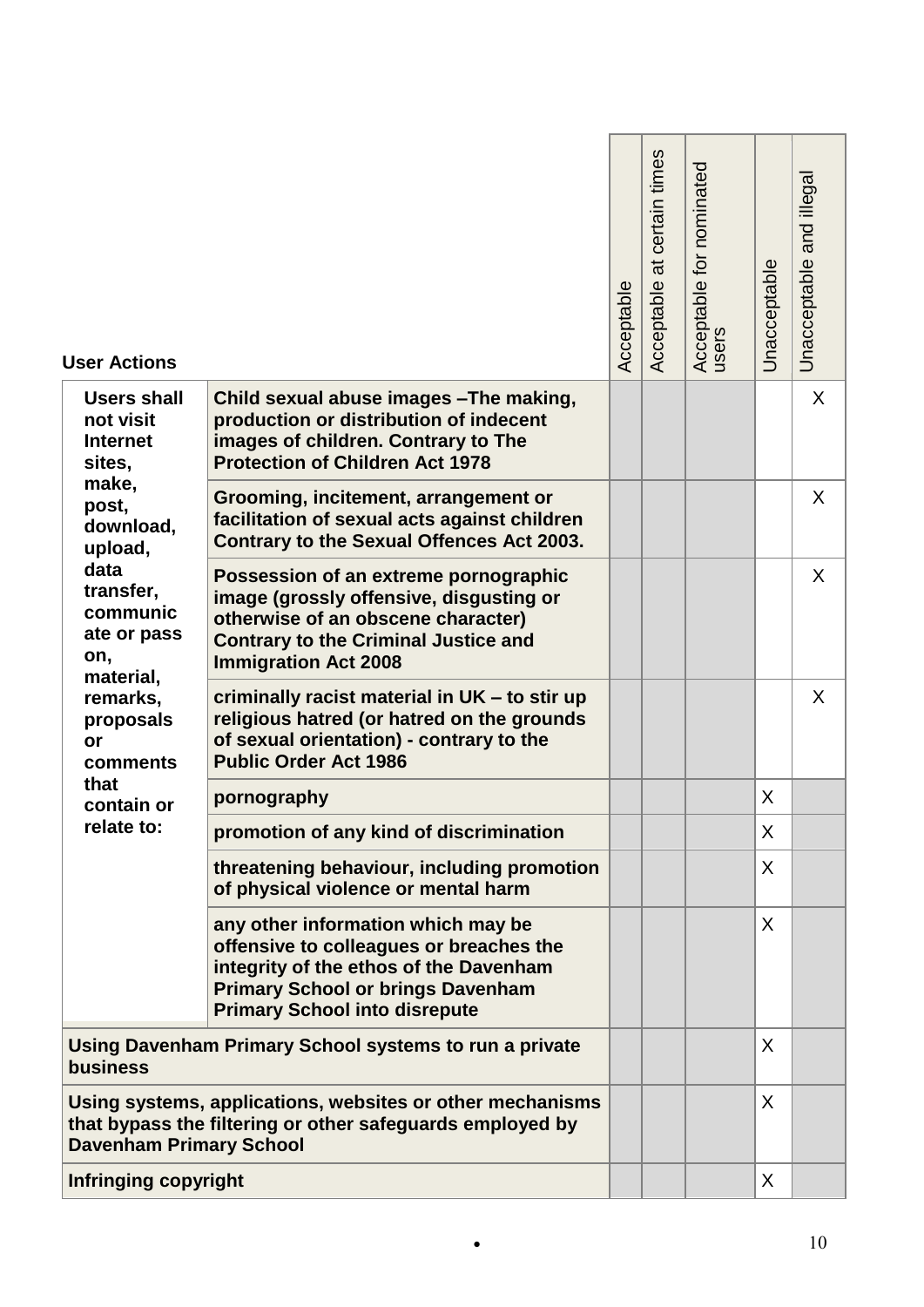| Revealing or publicising confidential or proprietary<br>information (e.g. financial / personal information, databases,<br>computer / network access codes and passwords) |              |   | X |  |
|--------------------------------------------------------------------------------------------------------------------------------------------------------------------------|--------------|---|---|--|
| Creating or propagating computer viruses or other harmful<br>files                                                                                                       |              |   | X |  |
| Unfair usage (downloading / uploading large files that<br>hinders others in their use of the internet)                                                                   |              |   | X |  |
| <b>On-line gaming (educational)</b>                                                                                                                                      | $\mathsf{X}$ |   |   |  |
| On-line gaming (non educational)                                                                                                                                         |              | X |   |  |
| <b>On-line gambling</b>                                                                                                                                                  |              |   | X |  |
| On-line shopping / commerce                                                                                                                                              |              |   | X |  |
| <b>File sharing</b>                                                                                                                                                      |              | X |   |  |
| Use of social media                                                                                                                                                      |              | X |   |  |
| Use of messaging apps                                                                                                                                                    |              | X |   |  |
| Use of video broadcasting e.g. YouTube                                                                                                                                   |              | X |   |  |

# **Responding to incidents of misuse**

This guidance is intended for use when staff need to manage incidents that involve the use of online services. It encourages a safe and secure approach to the management of the incident. Incidents might involve illegal or inappropriate activities (see "User Actions" above).

# **Illegal Incidents**

If there is any suspicion that the web site(s) concerned may contain child abuse images, or if there is any other suspected illegal activity, refer to the right-hand side of the Flowchart (below and appendix) for responding to online safety incidents and report immediately to the police.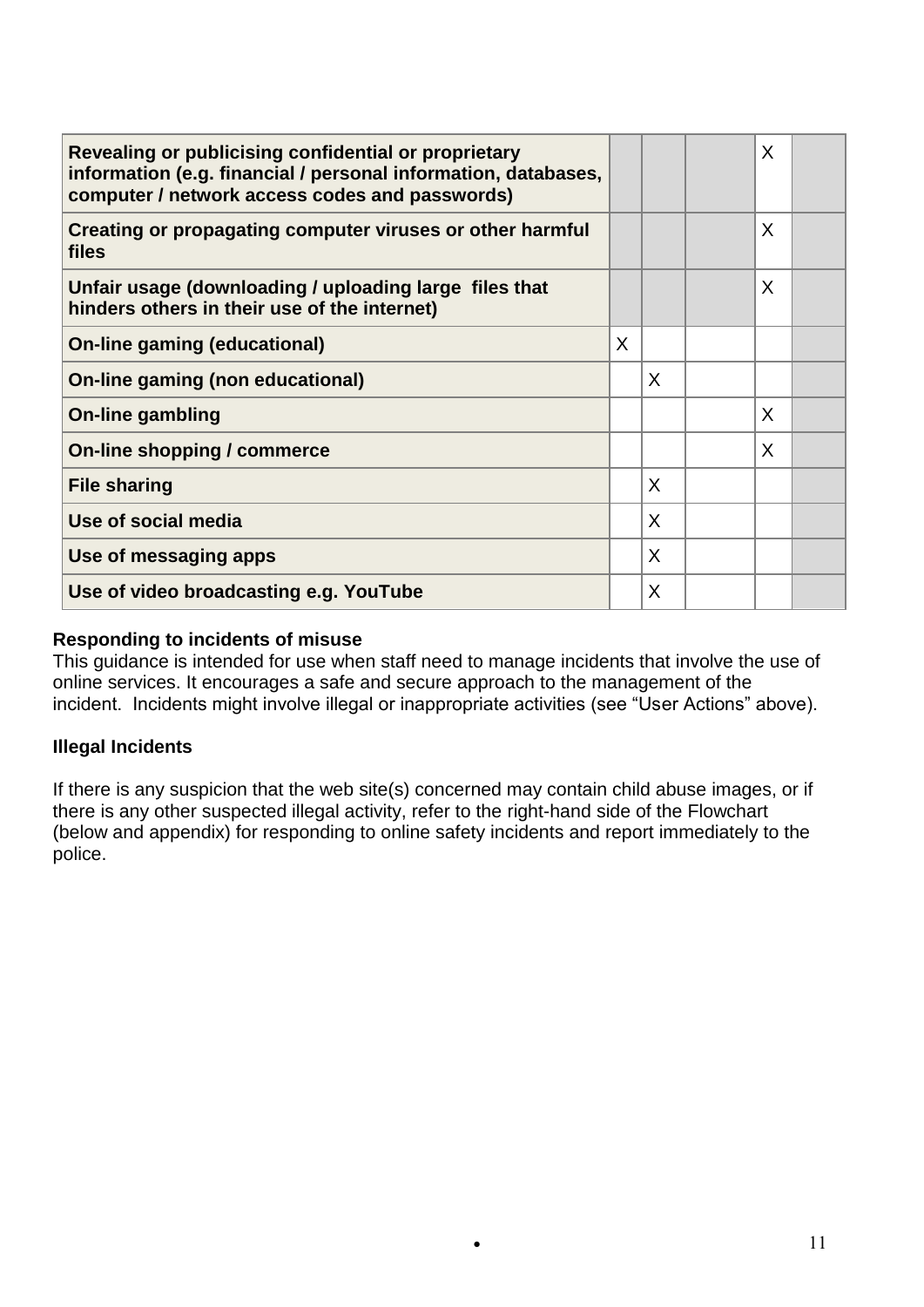

# **Other Incidents**

It is hoped that all members of the school community will be responsible users of digital technologies, who understand and follow our policy. However, there may be times when infringements of the policy could take place, through careless or irresponsible or, very rarely, through deliberate misuse.

# **In the event of suspicion, all steps in this procedure should be followed:**

- Have more than one senior member of staff / volunteer involved in this process. This is vital to protect individuals if accusations are subsequently reported.
- Conduct the procedure using a designated computer that will not be used by young people and if necessary, can be taken off site by the police should the need arise. Use the same computer for the duration of the procedure.
- It is important to ensure that the relevant staff should have appropriate internet access to conduct the procedure, but also that the sites and content visited are closely monitored and recorded (to provide further protection).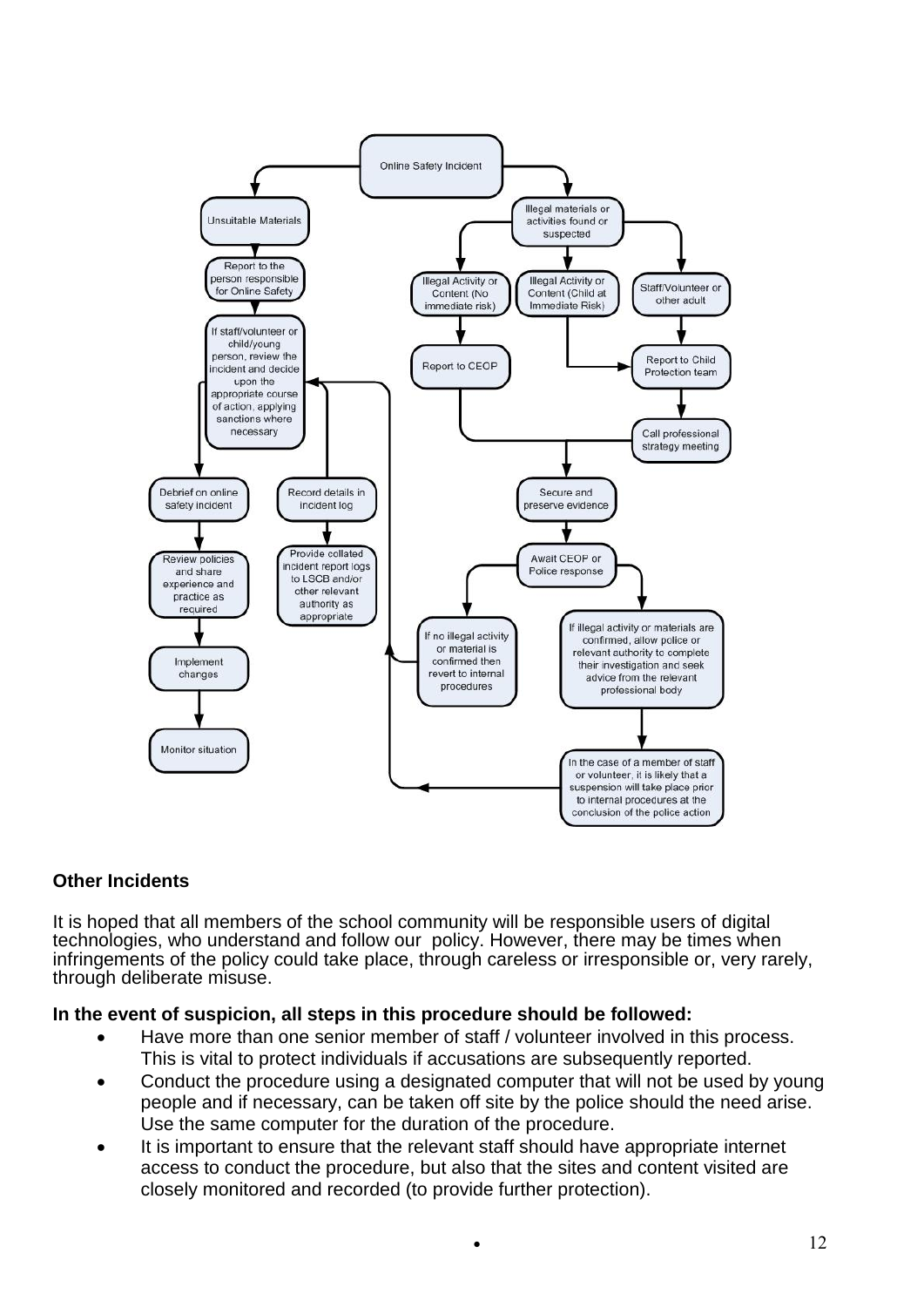- Record the URL of any site containing the alleged misuse and describe the nature of the content causing concern. It may also be necessary to record and store screenshots of the content on the machine being used for investigation. These may be printed, signed and attached to the form (except in the case of images of child sexual abuse – see below)
- Once this has been completed and fully investigated the group will need to judge whether this concern has substance or not. If it does, then appropriate action will be required and could include the following:
	- Internal response or discipline procedures
	- Involvement by Local Authority or national / local organisation (as relevant).
	- Police involvement and/or action
- If content being reviewed includes images of Child abuse, then the monitoring should be halted and referred to the Police immediately. Other instances to report to the police would include:
	- *•* incidents of 'grooming' behaviour
	- *•* the sending of obscene materials to a child
	- adult material which potentially breaches the Obscene Publications Act
	- *•* criminally racist material
	- other criminal conduct, activity or materials
- Isolate the computer in question as best you can. Any change to its state may hinder a later police investigation.

It is important that all of the above steps are taken as they will provide an evidence trail for the school and possibly the police and demonstrate that visits to these sites were carried out for child protection purposes. The completed form should be retained by the group for evidence and reference purposes.

### **Davenham Primary School Actions & Sanctions**

It is more likely that the school will need to deal with incidents that involve inappropriate rather than illegal misuse. It is important that any incidents are dealt with as soon as possible in a proportionate manner, and that members of the school community are aware that incidents have been dealt with. It is intended that incidents of misuse will be dealt with through normal behaviour / disciplinary procedures as follows: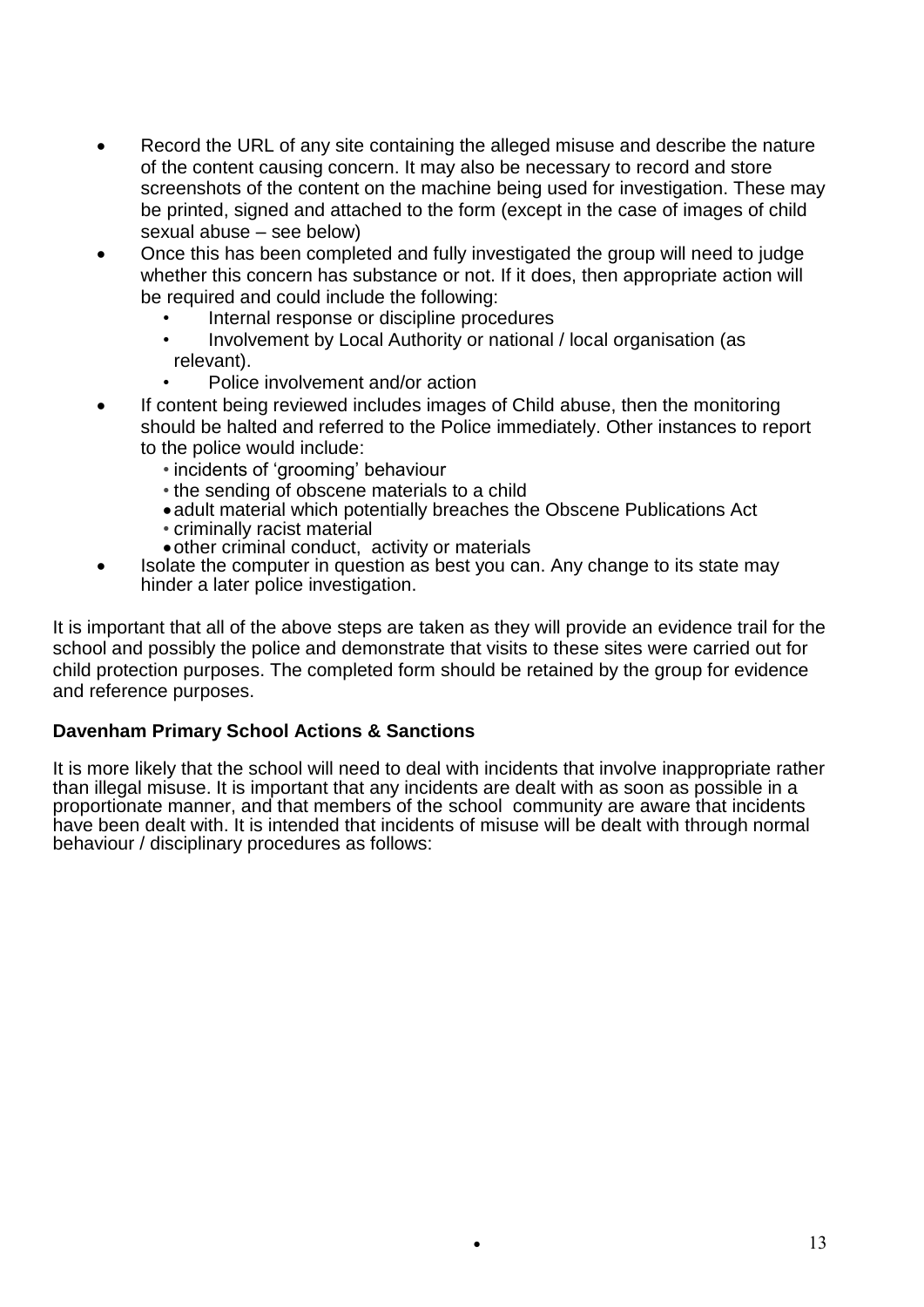## **Students / Children Actions / Sanctions**

L.

| Incidents:                                                                                                                                                            | Refer to class teacher / tutor | <b>Head of Department</b><br>Year / other<br>Refer to I | Refer to Headteacher / Principal | Refer to Police | Refer to technical support staff<br>for action re filtering / security<br>etc. | Inform parents / carers | Removal of network / internet<br>access rights | Warning | Further sanction e.g. detention /<br>exclusion |
|-----------------------------------------------------------------------------------------------------------------------------------------------------------------------|--------------------------------|---------------------------------------------------------|----------------------------------|-----------------|--------------------------------------------------------------------------------|-------------------------|------------------------------------------------|---------|------------------------------------------------|
| Deliberately accessing or trying to access<br>material that could be considered illegal (see list<br>in earlier section on unsuitable / inappropriate<br>activities). |                                |                                                         | X                                | X               |                                                                                |                         |                                                |         |                                                |
| Unauthorised use of non-educational sites<br>during lessons                                                                                                           | X                              |                                                         |                                  |                 |                                                                                |                         |                                                |         |                                                |
| Unauthorised use of mobile phone / digital<br>camera / other mobile device                                                                                            | X                              |                                                         | X                                |                 |                                                                                | X                       |                                                |         |                                                |
| Unauthorised use of social media / messaging<br>apps / personal email                                                                                                 | X                              |                                                         | X                                |                 |                                                                                | X                       |                                                |         |                                                |
| Unauthorised downloading or uploading of files                                                                                                                        | X                              |                                                         | X                                |                 |                                                                                | X                       |                                                |         |                                                |
| Allowing others to access Davenham Primary<br>School network by sharing username and<br>passwords                                                                     | X                              |                                                         |                                  |                 |                                                                                |                         |                                                |         |                                                |
| Attempting to access or accessing the<br>Davenham Primary School network, using<br>another student's / pupil's account                                                | X                              |                                                         |                                  |                 |                                                                                |                         |                                                |         |                                                |
| Attempting to access or accessing the<br>Davenham Primary School network, using the<br>account of a member of staff                                                   | X                              |                                                         | X                                |                 |                                                                                | X                       |                                                |         |                                                |
| Corrupting or destroying the data of other users                                                                                                                      | X                              |                                                         | Χ                                |                 |                                                                                | X                       |                                                |         |                                                |
| Sending an email, text or message that is<br>regarded as offensive, harassment or of a<br>bullying nature                                                             | X                              |                                                         | X                                | X               |                                                                                | X                       |                                                |         |                                                |
| Continued infringements of the above, following<br>previous warnings or sanctions                                                                                     | X                              |                                                         | X                                | X               |                                                                                | X                       |                                                |         |                                                |
| Actions which could bring the Davenham<br>Primary School into disrepute or breach the<br>integrity of the ethos of the Davenham Primary<br>School                     | X                              |                                                         |                                  | X               |                                                                                | X                       |                                                |         |                                                |
| Using proxy sites or other means to subvert the                                                                                                                       | X                              |                                                         |                                  | X               |                                                                                | X                       |                                                |         |                                                |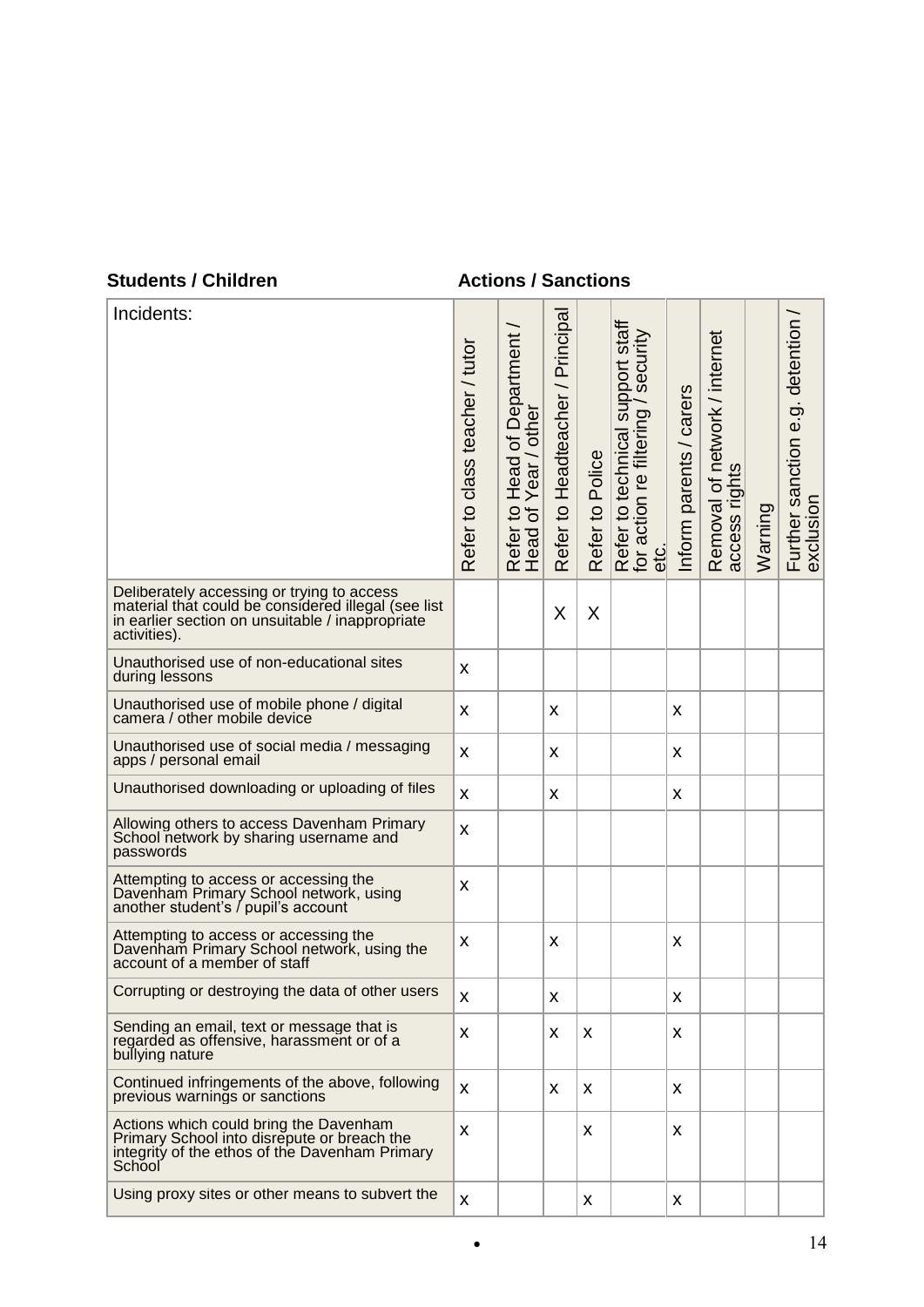| Davenham Primary School 's / 's filtering system                                                                              |   |  |   |        |  |  |
|-------------------------------------------------------------------------------------------------------------------------------|---|--|---|--------|--|--|
| Accidentally accessing offensive or<br>pornographic material and failing to report the<br>incident                            | x |  | х | x      |  |  |
| Deliberately accessing or trying to access<br>offensive or pornographic material                                              |   |  | х | x      |  |  |
| Receipt or transmission of material that infringes<br>the copyright of another person or infringes the<br>Data Protection Act | X |  | х | v<br>л |  |  |

# **Staff Actions / Sanctions**

| Incidents:                                                                                                                                                                                                          | Refer to line manager | Refer to Headteacher<br>Principal | Refer to Local<br>Authority / HR | Refer to Police | Refer to Technical<br>Support Staff for | Warning | Suspension | Disciplinary action |
|---------------------------------------------------------------------------------------------------------------------------------------------------------------------------------------------------------------------|-----------------------|-----------------------------------|----------------------------------|-----------------|-----------------------------------------|---------|------------|---------------------|
| Deliberately accessing or trying to access<br>material that could be considered illegal<br>(see list in earlier section on unsuitable /<br>inappropriate activities).                                               |                       | X                                 | Χ                                | X               |                                         |         |            |                     |
| Inappropriate personal use of the internet<br>/ social media / personal email                                                                                                                                       |                       | X                                 |                                  |                 |                                         | X       |            |                     |
| Unauthorised downloading or uploading<br>of files                                                                                                                                                                   |                       | X                                 |                                  |                 | X                                       |         |            |                     |
| Allowing others to access Davenham<br>Primary School network by sharing<br>username and passwords or attempting<br>to access or accessing the Davenham<br>Primary School network, using another<br>person's account |                       | X                                 |                                  |                 |                                         |         |            |                     |
| Careless use of personal data e.g.<br>holding or transferring data in an insecure<br>manner                                                                                                                         |                       | X                                 |                                  |                 | X                                       |         |            |                     |
| Deliberate actions to breach data<br>protection or network security rules                                                                                                                                           |                       | X                                 |                                  |                 | X                                       | X       |            |                     |
| Corrupting or destroying the data of other<br>users or causing deliberate damage to<br>hardware or software                                                                                                         |                       | X                                 | x                                |                 |                                         | X       |            | x                   |
| Sending an email, text or message that is<br>regarded as offensive, harassment or of<br>a bullying nature                                                                                                           |                       | X                                 | X                                | x               |                                         | X       | X          | x                   |
| Using personal email / social networking /<br>instant messaging / text messaging to<br>carrying out digital communications with<br>students / children                                                              |                       | X                                 | X                                | χ               |                                         | X       | X          | X                   |
| Actions which could compromise the staff<br>member's professional standing                                                                                                                                          |                       | X                                 | X                                | x               |                                         | X       | X          | X                   |
| Actions which could bring the Davenham<br>Primary School / into disrepute or breach                                                                                                                                 |                       | X                                 | X                                | X               |                                         | X       | X          | X                   |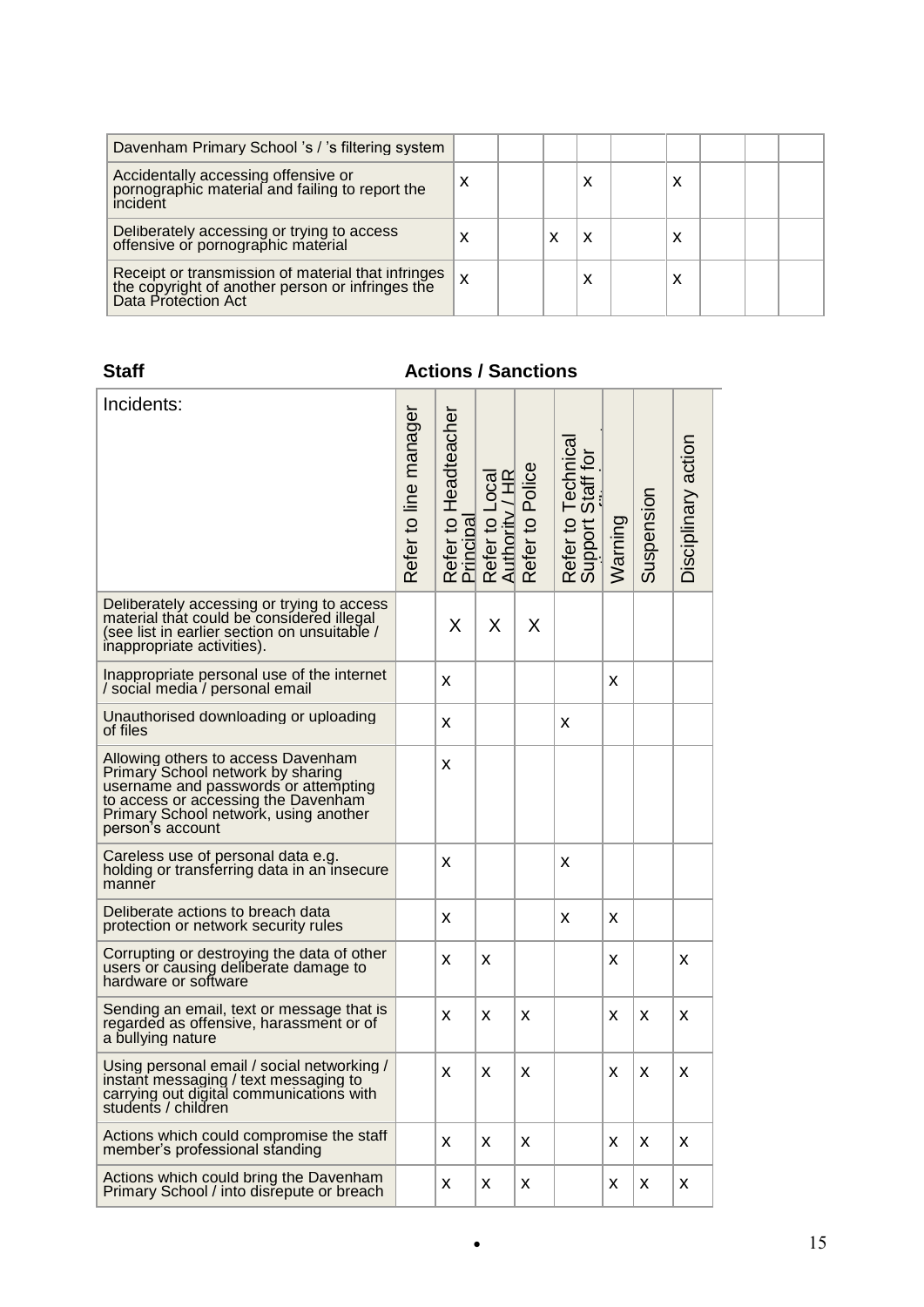| the integrity of the ethos of the<br>Davenham Primary School /                                       |   |   |   |   |   |   |   |
|------------------------------------------------------------------------------------------------------|---|---|---|---|---|---|---|
| Using proxy sites or other means to<br>subvert the Davenham Primary School's<br>/'s filtering system | X |   |   | X | X |   |   |
| Accidentally accessing offensive or<br>pornographic material and failing to<br>report the incident   | X |   |   |   |   |   |   |
| Deliberately accessing or trying to access<br>offensive or pornographic material                     | X | X | X | X |   | X | X |
| Breaching copyright or licensing<br>regulations                                                      | X |   |   |   |   |   |   |
| Continued infringements of the above,<br>following previous warnings or sanctions                    |   |   |   |   |   | x |   |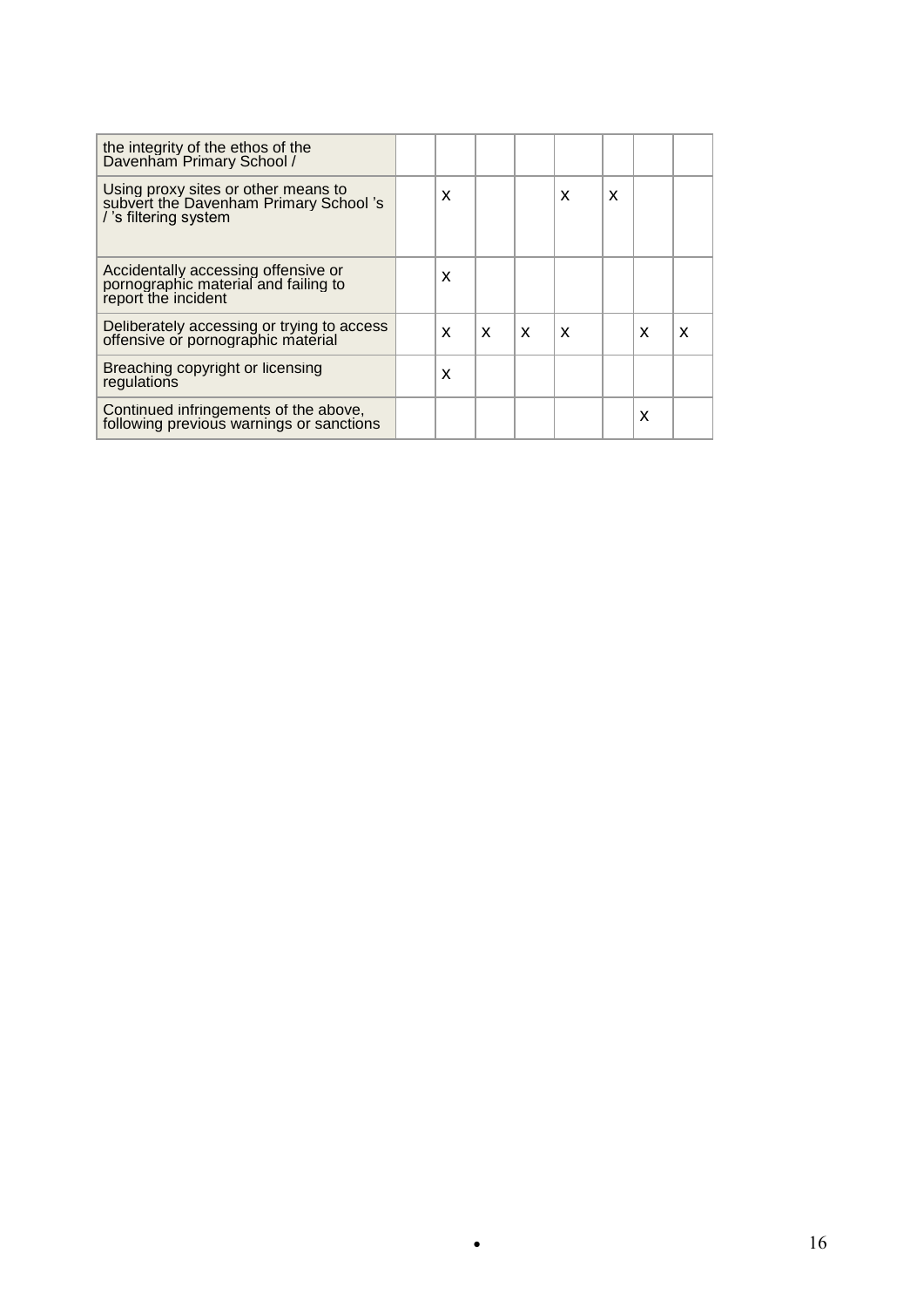# *EQUALITY STATEMENT*

*Davenham Primary School is committed to ensuring equality of opportunity for all children, staff, parents, carers and visitors irrespective of their race, gender, gender identity, disability, religion or belief, sexual orientation, marital status, age or pregnancy and maternity. We tackle discrimination through the positive promotion of equality, by valuing diversity, challenging bullying and stereotypes and by creating an inclusive environment which champions fairness and respect for all.*